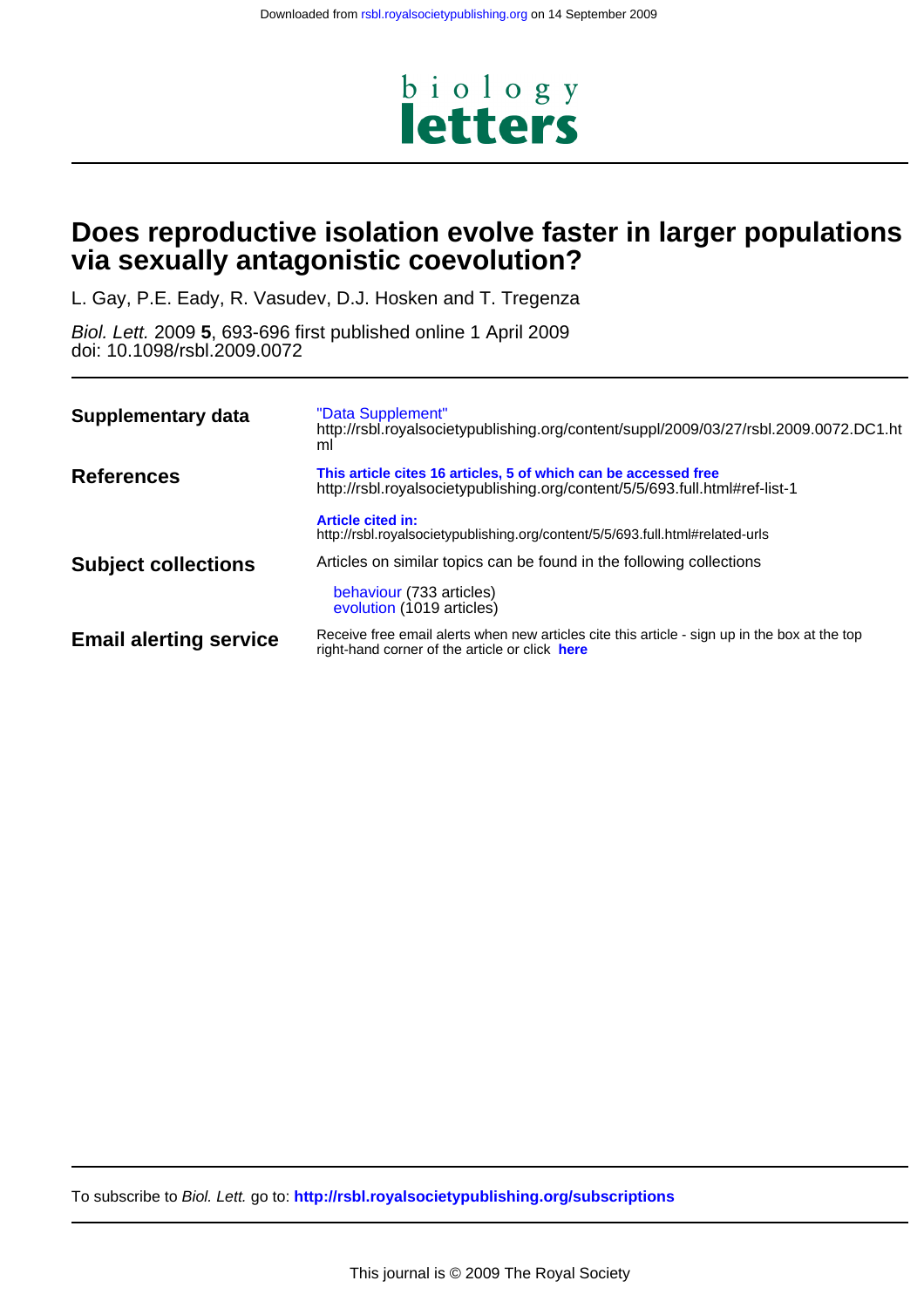

doi:10.1098/rsbl.2009.0072 Published online 1 [April 2009](http://rsbl.royalsocietypublishing.org/)

# Does reproductive isolation evolve faster in larger populations via sexually antagonistic coevolution?

L. Gay $^1$ , P. E. Eady $^2$ , R. Vasudev $^2$ , D. J. Hosken $^1$ and T. Tregenza $^{1,\ast}$ 

 ${}^{1}$ Centre for Ecology and Conservation, University of Exeter Cornwall, Tremough Campus, Penryn TR10 9EZ, UK  ${}^{2}$ Department of Biological Sciences, University of Lincoln, Lincoln LN6 7TS, UK \*Author for correspondence (t.tregenza@exeter.ac.uk).

Sexual conflict over reproductive investment can

lead to sexually antagonistic coevolution and reproductive isolation. It has been suggested that, unlike most models of allopatric speciation, the evolution of reproductive isolation through sexually antagonistic coevolution will occur faster in large populations as these harbour greater levels of standing genetic variation, receive larger numbers of mutations and experience more intense sexual selection. We tested this in bruchid beetle populations (Callosobruchus maculatus) by manipulating population size and standing genetic variability in replicated lines derived from founders that had been released from sexual conflict for 90 generations. We found that after 19 generations of reintroduced sexual conflict, none of our treatments had evolved significant overall reproductive isolation among replicate lines. However, as predicted, measures of reproductive isolation tended to be greater among larger populations. We discuss our methodology, arguing that reproductive isolation is best examined by performing a matrix of allopatric and sympatric crosses whereas measurement of divergence requires crosses with a tester line.

Keywords: sexual conflict; population size; experimental evolution; reproductive isolation

# 1. INTRODUCTION

Sexual conflict occurs when there is a conflict between the evolutionary interests of two mating partners (Parker 1979) and can lead to sexually antagonistic coevolution between males and females and rapid evolution of reproductive traits within populations (Holland & Rice 1998). This can result in a rapid e[volution of r](#page-4-0)eproductive isolation as a by-product of genetic divergence between allopatric populations. As a result, sexual conflict could be an engine for s[peciation \(Rice & Hol](#page-4-0)land 1997; Rice 1998). This hypothesis is supported by theory (Parker & Partridge

Electronic supplementary material is available at http://dx.doi.org/10. 1098/rsbl.2009.0072 or via http://rsbl.royalsocietypublishing.org.

One contributi[on of 16 to a Special Feature](#page-4-0) [on 'Sexual con](#page-4-0)flict and sex allocation: evolutionary principles and [mechanisms'.](#page-4-0)

et al. 2000) and experimental data (Martin & Hosken 2003). Unlike other models of allopatric speciation (e.g. Lande 1981; Gavrilets 1999), models of repro[ducti](#page-4-0)v[e isolation by s](#page-4-0)exual conflict predict t[hat large](#page-4-0) [population](#page-4-0)s should evolve faste[r, because they](#page-4-0) [harbo](#page-4-0)ur greater levels of standing genetic variation and [have proportionally larger num](#page-4-0)bers of mutations to fuel evolutionary change, and because they experience more intense sexual selection due to larger census size (Gavrilets 2000; Tregenza 2003). However, while there have been experimental tests of some of these ideas, there have been no attempts to disentangle the effects of population size and genetic variation on th[e emergence of re](#page-4-0)p[roductive isolation](#page-4-0). We used experimental evolution in replicated lines that differ in population size and standing genetic variability to examine whether sexual conflicts can lead to incipient reproductive isolation, and whether greater genetic variation or larger population size hastens reproductive isolation.

## 2. MATERIAL AND METHODS

#### (a) Source population

Two replicate monogamous lines were established from an ancestral Callosobruchus maculatus population (Niamey, Niger) cultured on black-eyed beans (Vigna unguiculata) at 27°C, 32 per cent relative humidity and  $16 L : 8 D$  photoperiod. Each generation we isolated beans carrying eggs in 48-well cell culture plates in order to sample virgin beetles immediately post-emergence. Virgins (less than 24 hours post eclosion) were paired and each pair was placed in a 40 mm Petri dish and observed until copulation had ceased. From these monogamous pairs, 60 singly mated females were placed together and transferred to approximately 400 beans for oviposition.

#### (b) Experimental design

After 90 generations of enforced monogamy, polyandry was re-established in both lines by placing 60 newly emerging adults of each sex from each line on 400 beans. A third polyandrous line was created by combining 30 males and 30 females from each of the monogamous lines. In this crossed population, genetic variability should be greater, because 90 generations of isolation and drift would have promoted genetic differentiation and some loss of diversity from the two monogamous lines. All three polyandrous lines were allowed to expand exponentially for two generations, before we established 16 experimental populations. The crossed population (with larger genetic diversity) gave rise to eight lines at two different sizes (four small populations size=50 individuals, four large population  $size=5000$  individuals; the density in terms of beans per individuals remained constant). We used the two other polyandrous lines to create another eight polyandrous lines with low genetic variability, four small (50 individuals) and four large (5000) (figure 1). This generated four treatments (small population size and low genetic variability; small population size and high genetic variability; large population size and low genetic variability; large population size and high genetic variability) each with four replicates. Males and females were housed together for their entire lifespan in all 16 lines.

To r[etain](#page-2-0) [a](#page-2-0) constant population size and ratio of resources to beetles, we sieved and weighed the newly emerging adults in each generation and placed another 50 (for the small populations), or 5000 (for the large ones) individuals on new black-eyed beans (40 g for the small populations and 4000 g for the large populations).

#### (c) Measurements

To reduce possible maternal and phenotypic effects, we standardized selection prior to the assay for all populations by housing beetles individually under standardized conditions—single mating and one egg per bean—for one generation. At generation 19, we performed a full crossing between the four populations within each treatment. We will refer to the crosses within populations (within treatments) as 'sympatric', and the crosses between populations (within treatments) as 'allopatric'. Twenty pairs were used in each sympatric cross, and for allopatric crosses 10 females from each population mated to males from the alternative population. Virginity of beetles was ensured as above, and virgins (all less than 48 hours post eclosion) were paired according to the crossing design. Pairs were placed in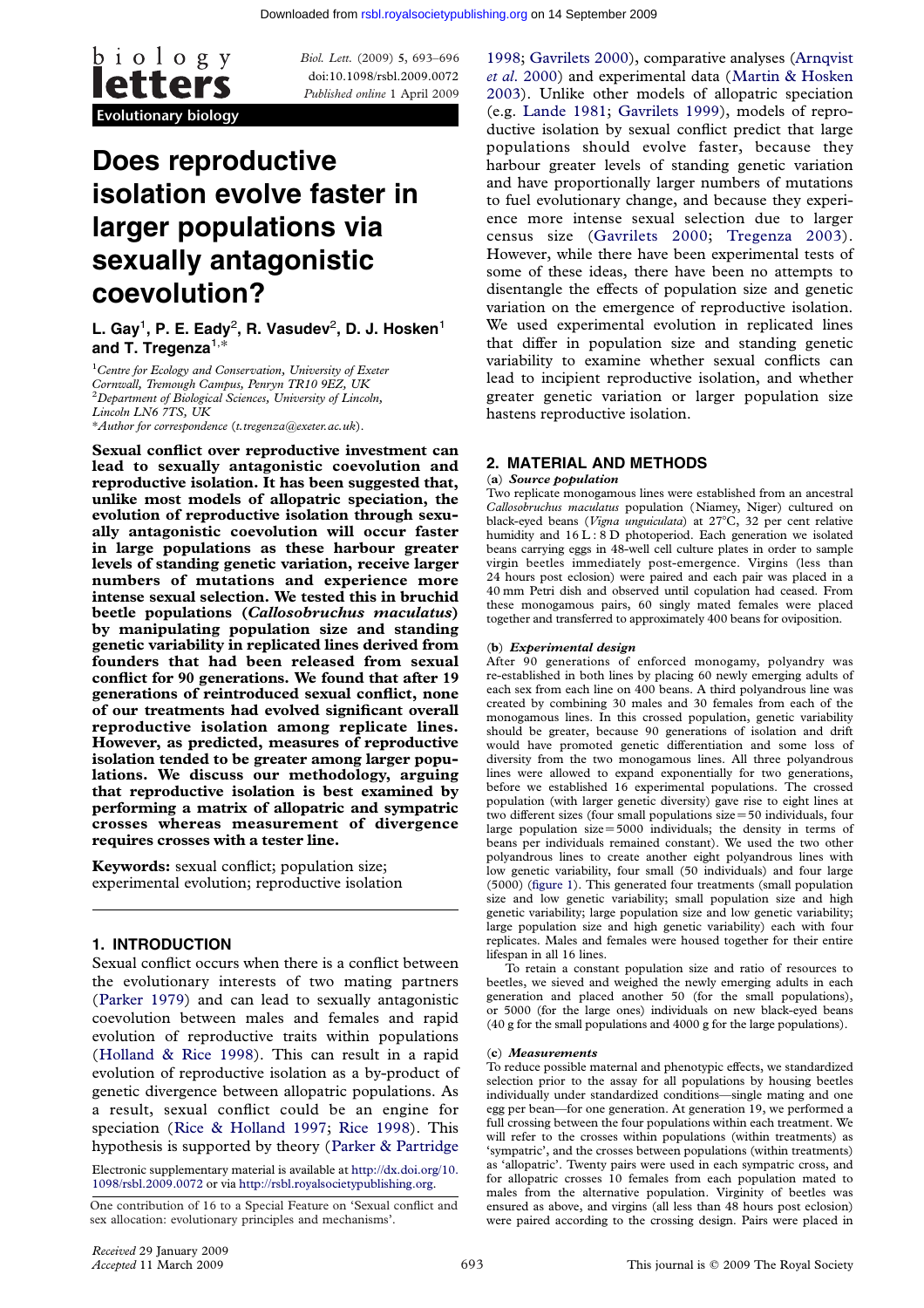<span id="page-2-0"></span>

Figure 1. Experimental design showing the four treatments each with four replicates (A, B, C, D).

individual 40 mm Petri dishes and observed until copulation had started. We recorded the number of pairs that failed to copulate within 30 min as an indication of premating isolation. After copulation had ceased, each female was transferred to a 90 mm Petri dish containing approximately 20 black-eyed beans and allowed to oviposit for 24 hours. We estimated the number of eggs laid during the first 24 hours by counting the eggs on one side of the beans using a Motic SMZ-168 microscope. For a subset of beans, we also counted the total number of eggs and found that both values were highly correlated ( $r=0.98$ ,  $t=16$ , d.f.  $=8$ ,  $p < 0.0001$ ). We subsequently counted the number of offspring emerging from eggs laid during the first 24 hours and measured female elytra length as a proxy for body size.

#### (d) Data analysis

We measured reproductive traits in all six possible allopatric crosses within a treatment (A $\times$ B, A $\times$ C, A $\times$ D, B $\times$ C, B $\times$ D and C $\times$ D; figure 1) and within all four sympatric crosses ( $A \times A$ ,  $B \times B$ ,  $C \times C$ and  $D \times D$ ). Cross means were the unit of replication (rather than individual beetle pairs). This method still suffers from a degree of pseudoreplication (each line is used three times in the allopatric crosses), hence we analysed our data both by comparing measures of isolation (see below) based on all six allopatric measures and after designating two unique pairs within each treatment (i.e.  $\mathbf{A}\!\times\!\mathbf{B}$ and  $C \times D$ ). Pairing the replicates is also useful, because for low genetic variability treatments, we crossed the two replicate lines that had originally been derived from the same monogamous line. Analyses were performed in R v. 2.7.1 (Ihaka & Gentleman 1996).

All the variables and all residuals were checked and found to be normally distributed (Kolmogorov–Smirnov test, all  $p > 0.05$ ), with homogeneous variances (Levene tests, all  $p > 0.05$ ). To test for the evolution of reproductive isolation, we compared the mean number of failed matings, the fecundity and the number of offspring between allopatric and sympatric cross[es](#page-4-0) [in](#page-4-0) [each](#page-4-0) [treatment](#page-4-0) [using](#page-4-0) a general linear model (GLM) with elytra length as a covariate (for fecundity and the number of offspring only). To examine the effect of population size and initial genetic diversity on the evolution of reproductive isolation, we estimated an index of isolation per crossing and calculated the mean per female replicate  $(n=four)$ replicates $\times$  four treatments) for fecundity 24 hours, offspring 24 hours and number of failed copulations as

$$
I = \frac{\text{allopatric} - \text{sympatric}}{\text{sympatric}}
$$

If any reproductive isolation has evolved, we expect  $I$  to be negative. We used a GLM with the mean isolation index across female replicates for the number of failed matings, fecundity or the number of offspring as dependent variables and population size, initial genetic diversity and their interaction as explanatory variables. Again, elytra length and longevity were used as covariates for fitness traits.

.

# 3. RESULTS

We found no influence of the type of cross (allopatric or sympatric) on the number of failed matings or on fecundity or number of offspring in any of our four treatments, using the analysis including all replicates or the paired analysis (all  $p > 0.06$ ). However, reproductive isolation (as indicated by a negative

isolation index) tended to evolve faster in larger populations (figure 2), but this was statistically significant only for isolation measured through its effect on fecundity in the analysis with paired replicates (small populations (median  $\pm$  s.e.):  $I=0.09\pm0.08$ ; large populations:  $I = -0.09 \pm 0.06$ ; table 1; figure 2). The initial ge[netic](#page-3-0) [vari](#page-3-0)ability of populations had no significant effect on reproductive isolation.

### 4. DISCUSSION

None of our treatments had evolved significant reproductive isolation after 19 generations. However, the degree of isolation (low isolation index) was the greatest among larger populations, both for premating isolation (number of failed matings) and postmating isolation (fecundity and number of offspring produced in 24 hours). The larger number of mutations (if we assume 1/zygote/generation for fitness traits (Houle et al. 1992) we would expect approx. 48 000 in our larger populations) and/or the higher intensity of sexual selection in large populations thus seem to have driven faster evolution towards repr[oductive isolation.](#page-4-0) Our results are therefore consistent with Gavrilets' model (2000), and previous work on dung flies (Martin & Hosken 2003). In the short term, the response to selection is expected to be a function of the standing genetic variation segregating in a population. Howeve[r, afte](#page-4-0)r a few tens of generations, the new [variation generated](#page-4-0) [by m](#page-4-0)utation is more likely to fuel evolutionary change and reproductive isolation (Mackay et al. 1994; Fuller et al. 2005).

The limited evidence for the evolution of reproductive isolation in our study could reflect the short duration of divergence, or [reflect a constraint](#page-4-0) [due to](#page-4-0) [limited gen](#page-4-0)etic variability in all our populations. The fact that small populations with low genetic variability tended to perform better in allopatric as opposed to sympatric crosses suggests these populations may have been suffering from inbreeding depression. But overall there was no significant effect of genetic variability in our models.

In such experimental evolution designs, isolation can be measured in a number of ways. We chose to cross the lines within treatments rather than use a common tester. This necessarily involves some level of pseudoreplication, which can be avoided only by pairing replicates only once (i.e. discarding some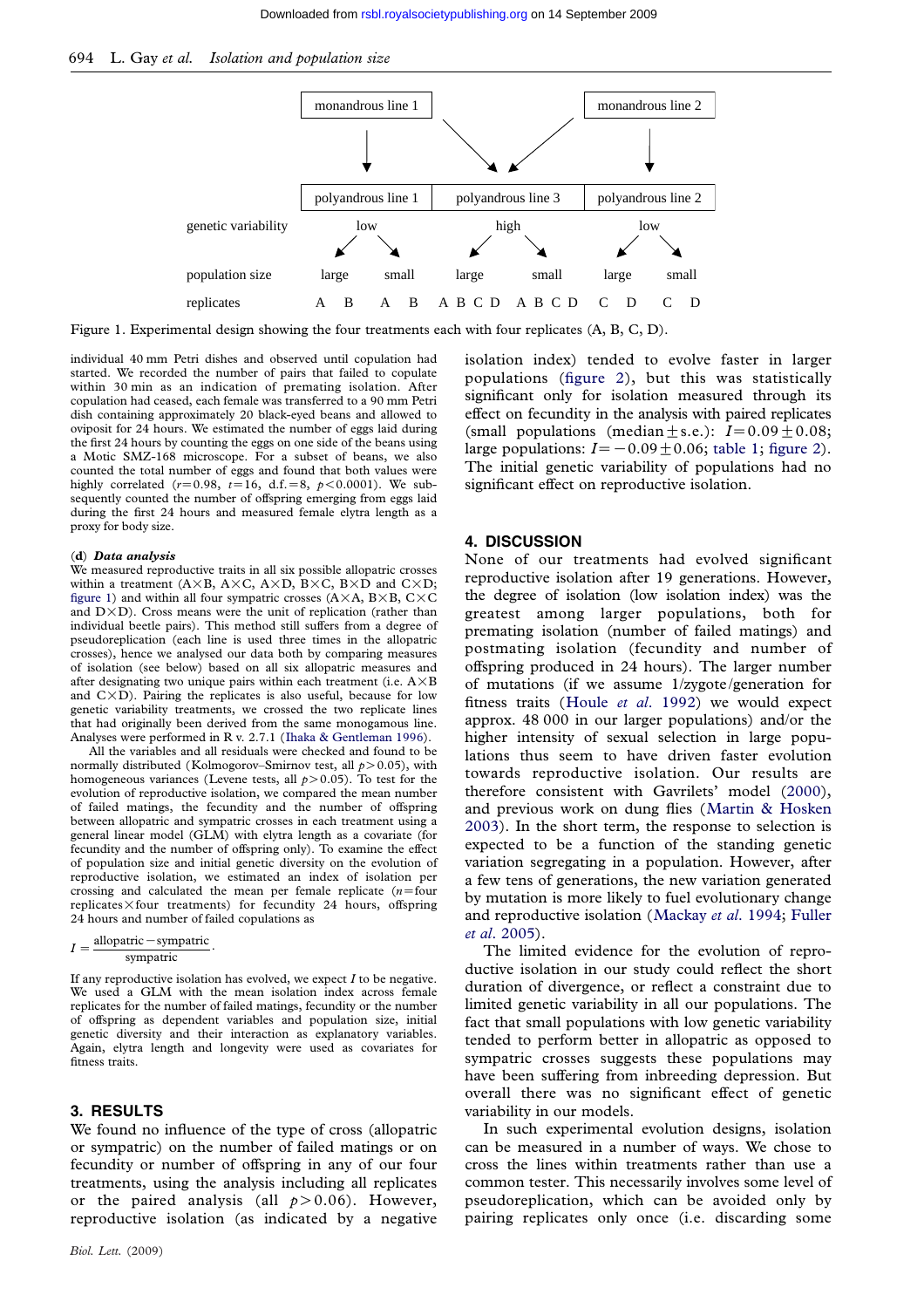<span id="page-3-0"></span>

Figure 2. Isolation index I estimated on the medians  $(\pm s.e.)$  per female replicate for each treatment, for (a) mating failure and (b) fecundity; results presented for (i) paired (considering only eight crosses, grey bars) and (ii) unpaired (16 crosses, white bars) analyses. Small/large refers to initial population size and high/low to genetic variability.

|                           | four replicates   |      |                  |            | paired replicates |          |          |            |
|---------------------------|-------------------|------|------------------|------------|-------------------|----------|----------|------------|
|                           | sum of<br>squares | d.f. | $\boldsymbol{F}$ | $p$ -value | sum of<br>squares | d.f.     | $\cal F$ | $p$ -value |
| failed matings            |                   |      |                  |            |                   |          |          |            |
| population size           | 0.05              | 1    | 2.35             | 0.147      | 0.010             |          | 1.11     | 0.333      |
| genetic variability       | 0.04              |      | 0.58             | 0.462      | 0.008             | T        | 0.41     | 0.553      |
| interaction               | 0.04              |      | 1.04             | 0.327      | 0.008             | 1        | 0.17     | 0.699      |
| error                     | 0.03              | 12   |                  |            | 0.007             | 4        |          |            |
| fecundity (eggs 24 hours) |                   |      |                  |            |                   |          |          |            |
| population size           | 0.67              | 1    | 0.18             | 0.675      | 0.11              | 1        | 7.43     | 0.034      |
| genetic variability       | 0.66              |      | 0.03             | 0.868      | 0.03              | <b>I</b> | 2.12     | 0.206      |
| interaction               | 0.66              |      | 0.00             | 0.963      | 0.03              |          | 1.30     | 0.318      |
| error                     | 0.66              | 12   |                  |            | 0.03              | 4        |          |            |
| offspring 24 hours        |                   |      |                  |            |                   |          |          |            |
| population size           | 1.02              | 1    | 0.55             | 0.472      | 0.16              | T        | 4.76     | 0.072      |
| genetic variability       | 0.98              |      | 0.14             | 0.716      | 0.09              | <b>I</b> | 0.02     | 0.881      |
| interaction               | 0.98              |      | 0.26             | 0.621      | 0.09              |          | 1.13     | 0.347      |
| error                     | 0.95              | 12   |                  |            | 0.07              | 4        |          |            |

Table 1. Effect of population size and initial genetic diversity on the evolution of reproductive isolation, I for the number of failed matings, fecundity and the number of offspring. Significant results are shown in italics.

information). Using a common tester addresses a different question, namely the divergence from this reference population. Moreover, the only really informative reference population would be the ancestral one, maintained in its ancestral state, which is often experimentally impossible. For these reasons, previous

studies of reproductive isolation driven by conflict coevolution have been based on crosses between replicates within treatments (Martin & Hosken 2003; Wigby & Chapman 2006; Bacigalupe et al. 2007; Dettman et al. 2008). Although each of our analytical approaches here have drawbacks, the results are